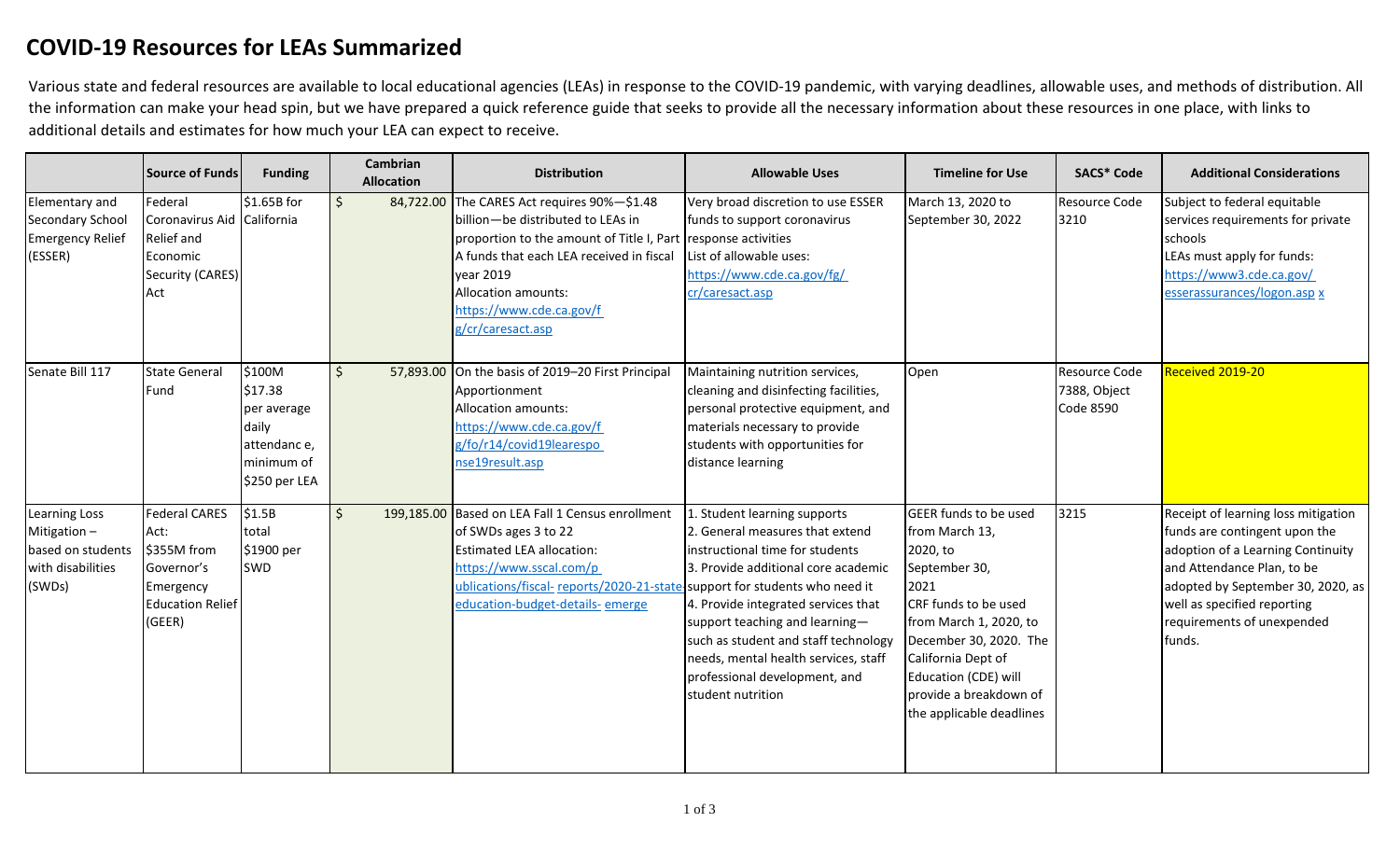## **COVID-19 Resources for LEAs Summarized**

|                                                                                          | <b>Source of Funds</b>                                                                                    | <b>Funding</b>                       | Cambrian<br><b>Allocation</b> | <b>Distribution</b>                                                                                                                                                                                                                                                                                                                   | <b>Allowable Uses</b>                                                                                                                                                                                                                                                                                                                                   | <b>Timeline for Use</b>                                                                                                                                                                                                                                                     | <b>SACS* Code</b> | <b>Additional Considerations</b>                                                                                                                                                                                                                     |
|------------------------------------------------------------------------------------------|-----------------------------------------------------------------------------------------------------------|--------------------------------------|-------------------------------|---------------------------------------------------------------------------------------------------------------------------------------------------------------------------------------------------------------------------------------------------------------------------------------------------------------------------------------|---------------------------------------------------------------------------------------------------------------------------------------------------------------------------------------------------------------------------------------------------------------------------------------------------------------------------------------------------------|-----------------------------------------------------------------------------------------------------------------------------------------------------------------------------------------------------------------------------------------------------------------------------|-------------------|------------------------------------------------------------------------------------------------------------------------------------------------------------------------------------------------------------------------------------------------------|
| Learning Loss<br>Mitigation-<br>based on students<br>with disabilities<br>(SWDs)         | <b>Federal CARES</b><br>Act:<br><b>Federal CARES</b><br>Act: \$1.14B<br>Coronavirus<br><b>Relief Fund</b> | \$1.5B<br>total<br>\$1900 per<br>SWD |                               | 641,904.00 Based on LEA Fall 1 Census enrollment<br>of SWDs ages 3 to 22<br><b>Estimated LEA allocation:</b><br>https://www.sscal.com/p<br>ublications/fiscal-reports/2020-21-state-support for students who need it<br>education-budget-details- emerge                                                                              | . Student learning supports<br>2. General measures that extend<br>instructional time for students<br>3. Provide additional core academic<br>4. Provide integrated services that<br>support teaching and learning-<br>such as student and staff technology<br>needs, mental health services, staff<br>professional development, and<br>student nutrition | <b>GEER</b> funds to be used<br>from March 13,<br>2020, to<br>September 30,<br>2021<br><b>ICRF</b> funds to be used<br>from March 1, 2020, to<br>December 30, 2020. The<br>California Dept of<br>Education (CDE) will<br>provide a breakdown of<br>the applicable deadlines | 3220              | Receipt of learning loss mitigation<br>funds are contingent upon the<br>adoption of a Learning Continuity<br>and Attendance Plan, to be<br>adopted by September 30, 2020, as<br>well as specified reporting<br>requirements of unexpended<br>funds.  |
| Learning Loss<br>Mitigation-based Act:<br>on supplemental<br>and concentration<br>grants | <b>Federal CARES</b><br>\$2.86B CRF                                                                       | \$2.86B                              | <sup>\$</sup>                 | 387,801.00 Based on LEA proportion of<br>supplemental and concentration grant<br>funding using the 2019-20 Second<br><b>Principal Apportionment</b><br><b>Estimated LEA allocation:</b><br>https://www.sscal.com/p<br>ublications/fiscal-reports/2020-21-state-services that support teaching and<br>education-budget-details- emerge | 1. Student learning supports<br>2. General measures that extend<br>instructional time for students<br>3. Provide additional core academic<br>support for students who need it<br>4. Provide integrated<br>learning- such as student and staff<br>technology needs, mental health<br>services, staff professional<br>development, and student nutrition  | March 1, 2020, to<br>December 30, 2020                                                                                                                                                                                                                                      | 3220              | Receipt of learning loss mitigation<br>funds are contingent upon the<br>adoption of a Learning Continuity<br>and Attendance Plan, to be<br>adopted by September 30, 2020, as<br>well as specified reporting<br>requirements of unexpended<br>lfunds. |